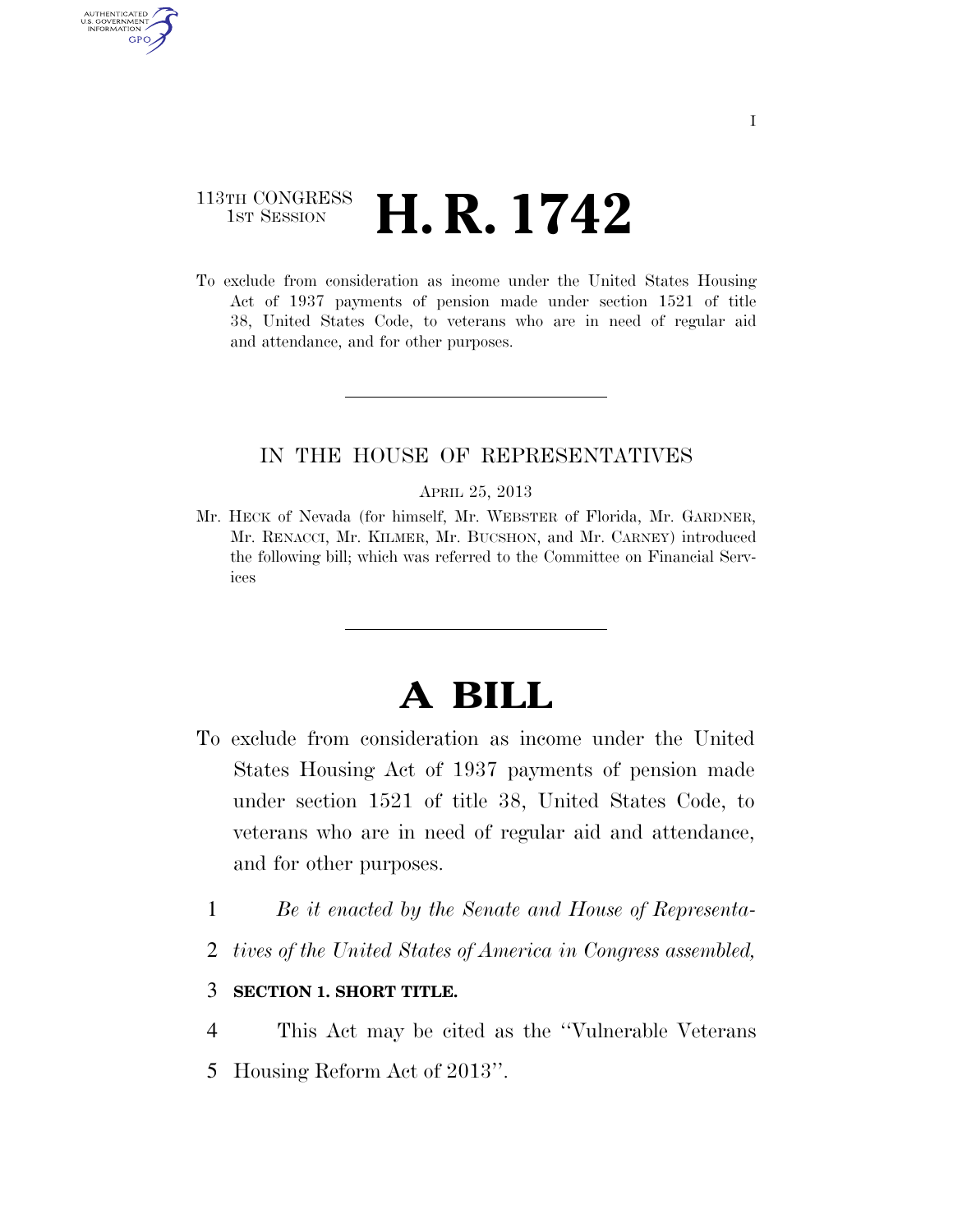$\mathfrak{D}$ 

### **SEC. 2. EXCLUSION FROM INCOME.**

 Paragraph (4) of section 3(b) of the United States Housing Act of 1937 (42 U.S.C. 1437a(b)(4)) is amend-ed—

 (1) by striking ''and any amounts'' and insert-ing '', any amounts'';

 (2) by striking ''or any deferred'' and inserting '', any deferred''; and

 (3) by inserting after ''prospective monthly amounts'' the following: '', and any expenses related to aid and attendance as detailed under section 1521 of title 38, United States Code''.

### **SEC. 3. UTILITY ALLOWANCES AND DATA.**

 Section 8(o) of the United States Housing Act of 1937 (42 U.S.C. 1437f(o)) is amended—

 (1) in paragraph (2), by adding at the end the following new subparagraph:

 $``(D)$  UTILITY ALLOWANCE.—  $\frac{1}{1}$  In GENERAL.—In determining 20 the monthly assistance payment for a fam-21 ily under subparagraphs (A) and (B), the amount allowed for tenant-paid utilities shall not exceed the appropriate utility al- lowance for the family unit size as deter-mined by the public housing agency re-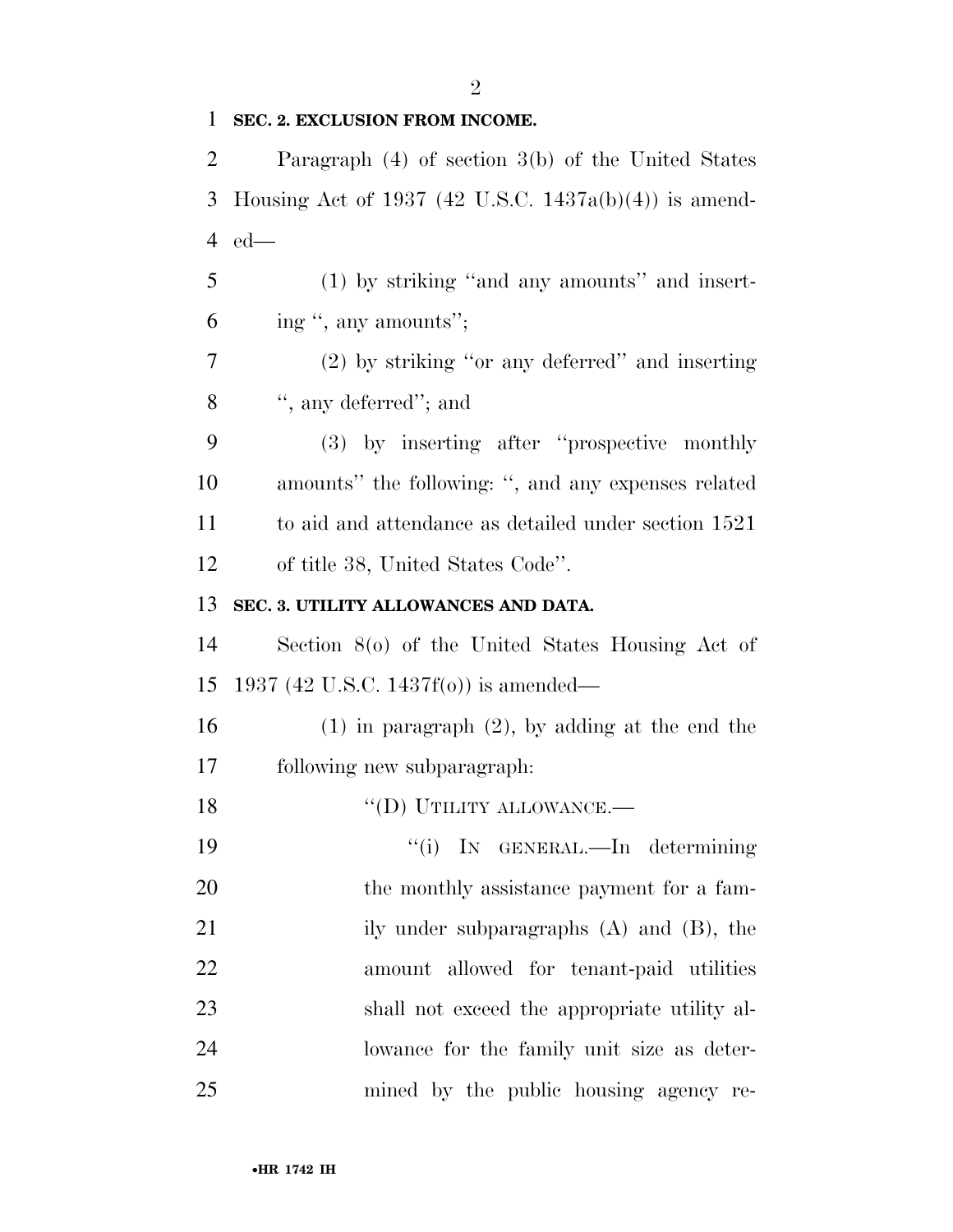gardless of the size of the dwelling unit leased by the family. 3 "(ii) EXCEPTION FOR CERTAIN FAMI-4 LIES.—Notwithstanding subparagraph (A), upon request by a family that includes a person with disabilities, an elderly family, or a family that includes any person who is less than 18 years of age, the public housing agency shall approve a utility al- lowance that is higher than the applicable 11 amount on the utility allowance schedule, except that in the case of a family that in- cludes a person with disabilities, the agen- cy shall approve such higher amount only if a higher utility allowance is needed as a reasonable accommodation to make the program accessible to and usable by the family member with a disability.''; and (2) by adding at the end the following new paragraph:  $((21)$  UTILITY DATA.— 22 "(A) PUBLICATION.—The Secretary shall,

 to the extent that data can be collected cost ef- fectively, regularly publish such data regarding utility consumption and costs in local areas as